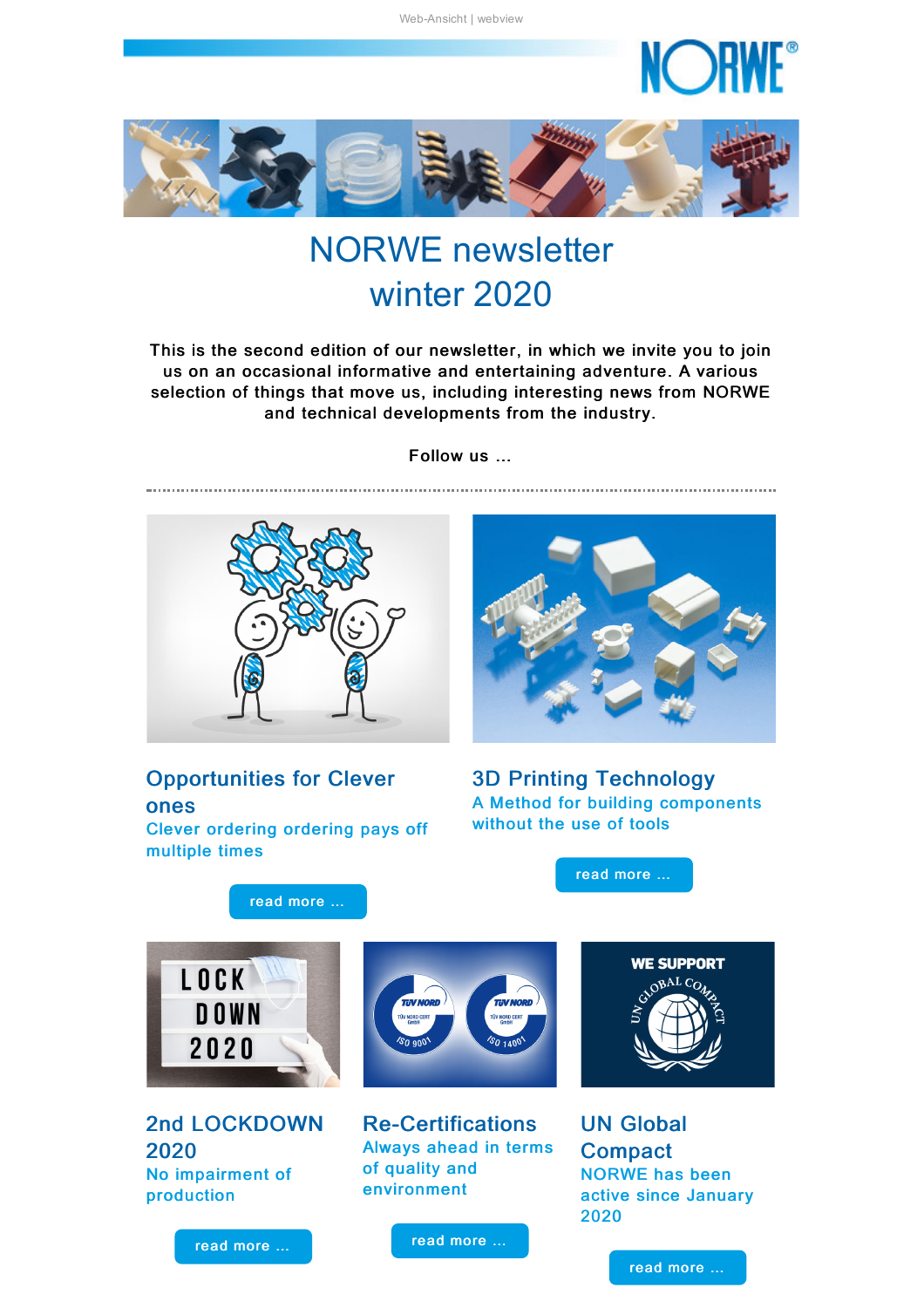<span id="page-1-0"></span>

## Opportunities for Clever ones Clever ordering pays off multiple times

Problems with delivery times, material bottlenecks and reliable price stability do not have to be a problem. In order to exclude these stressing developments as far as possible, we would like to submit you some clever proposals.

In case of order, think and act long-term. Avoid problems with the delivery times not only by placing orders in time, but also by ordering the required total quantities of components on a long-term basis and agree to punctual part-delivery. Therefore, you can also avoid the recurring material bottlenecks, since we hold the material for the total order quantity available with your order.

Furthermore, an advantage for foresighted order planning with partial deliveries reliable price stability, as the prices are binding valid for one year from your order. Long-term call- and follow-up orders over several years can even add up to cost advantages/item price reduction.

In direct contact with our consultants, we will be able to find a suitable solution for your specific needs.



<span id="page-1-1"></span>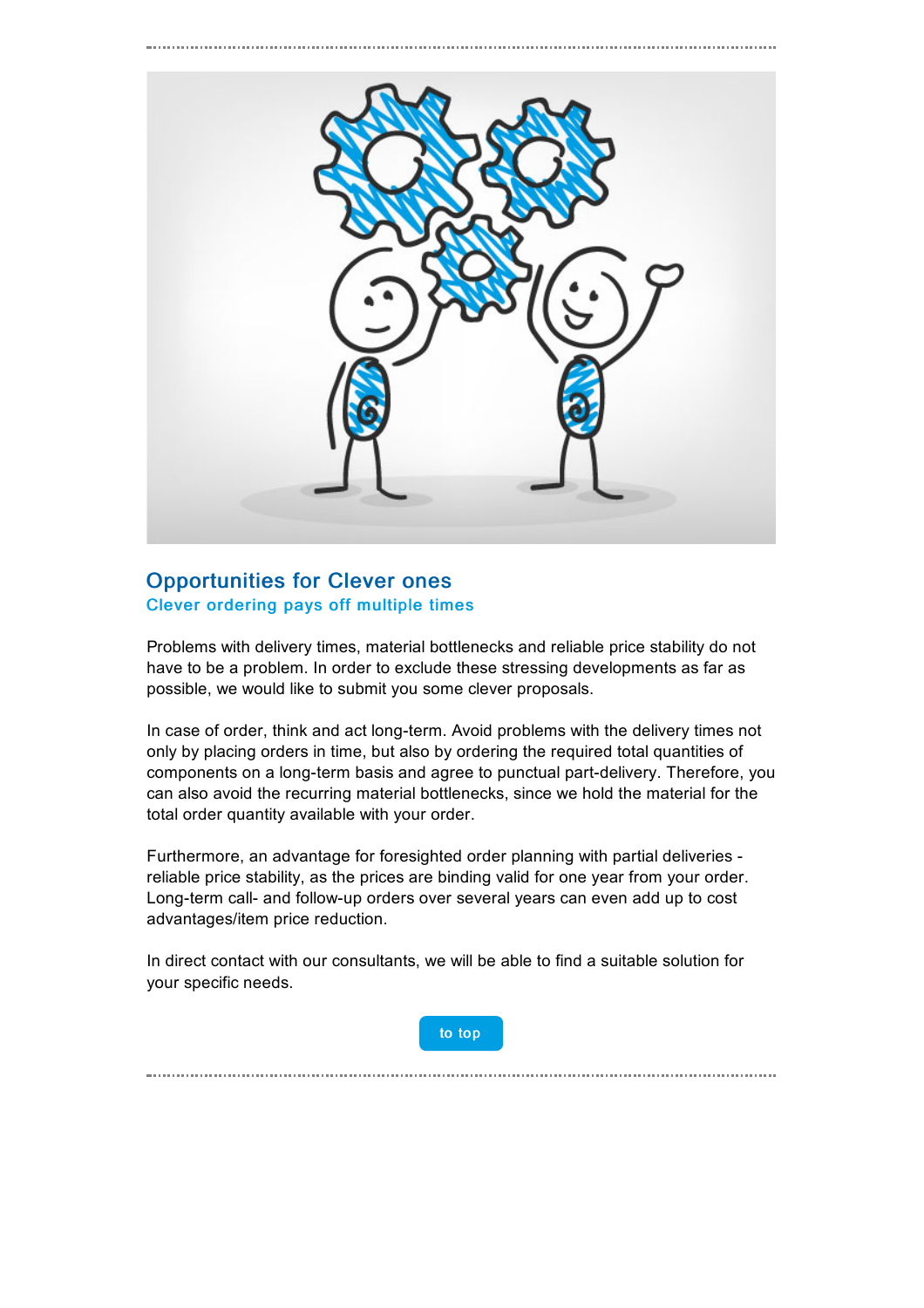

## 3D Printing Technology A Method for building components without the use of tools

With 3D printing, it is possible to print three-dimensional parts in only one process without any need for tools or molded parts. Depending on the process and application, the results are true-to-detail and directly usable components for prototypes or small series.

3D printing technology provides various processes, depending on the area of application. The basis of all processes is a 3D CAD design to generate the geometric data for the printer.

Additive component production is very varied. To allow better differentiation, the production processes are splitted into 3 main groups:

#### Rapid Prototyping

Production of prototypes for product development

Rapid Tooling Production of tool components, e.g. for injection moulding tools

#### Rapid Manufacturing

Production of series parts – for further [information](https://taadea104.emailsys1a.net/c/177/3468311/0/0/0/151129/96fb5733ab.html) click here

to [top](#page-0-0)

<span id="page-2-0"></span>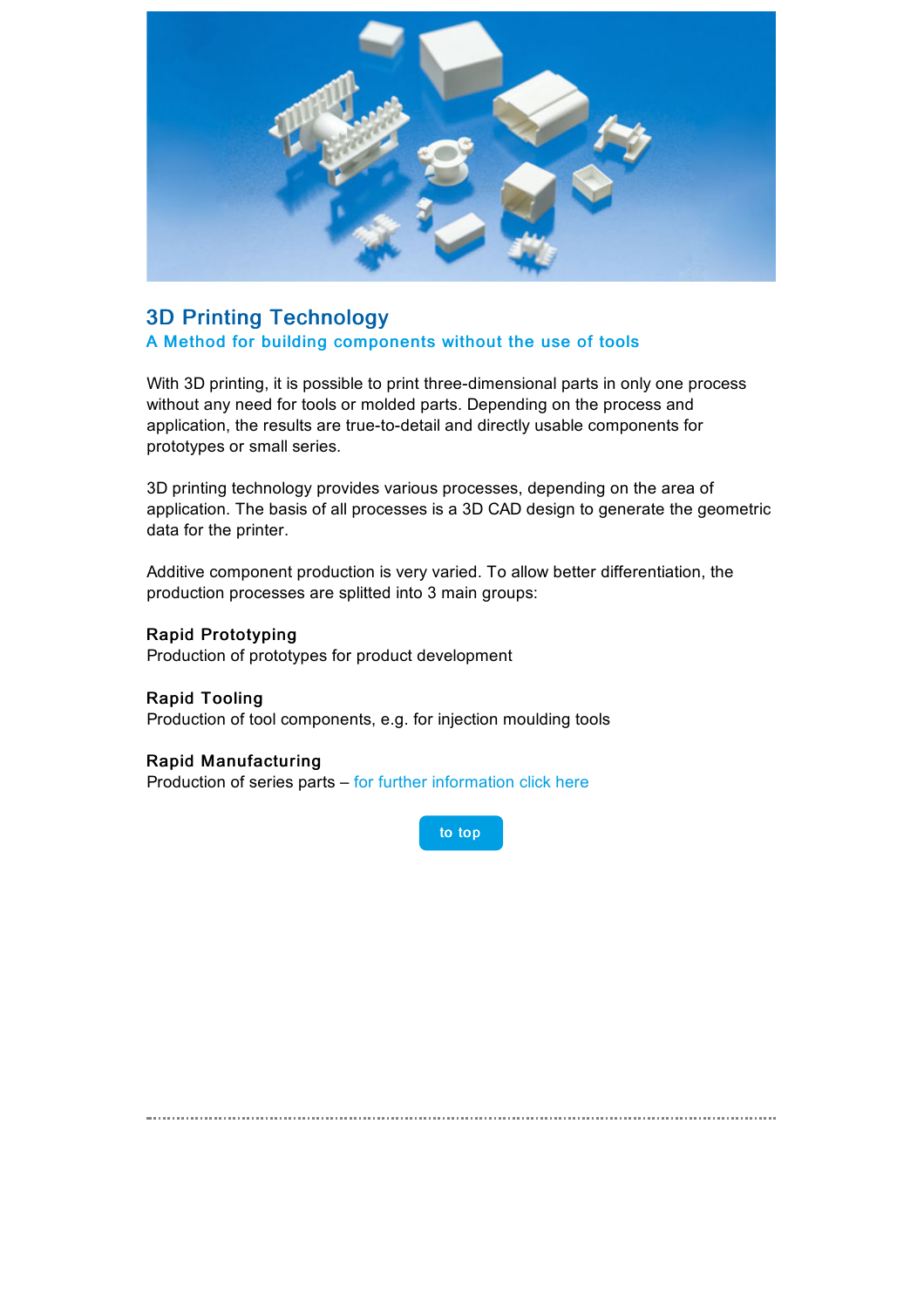

## 2nd LOCKDOWN 2020 No impairment of production

Even the new or the second lockdown and the associated guidelines and restrictions have no effect on our production, which still runs smoothly. Therefore we can assure you that all confirmed delivery dates will be met. Before the completed components leave our premises, we will inform you about the upcoming shipment. Therefore you have the opportunity to influence the type of dispatch or the ideal timing for your company.

Of course, we will inform you promptly about any short-term changes regarding the lockdown guidelines and the resulting impacts on our production processes.

Early registered, binding scheduled customer visits are still possible – we are always looking forward to a personal meeting with you. At NORWE all protective measures like distance and hygiene guidelines are observed sensitively.

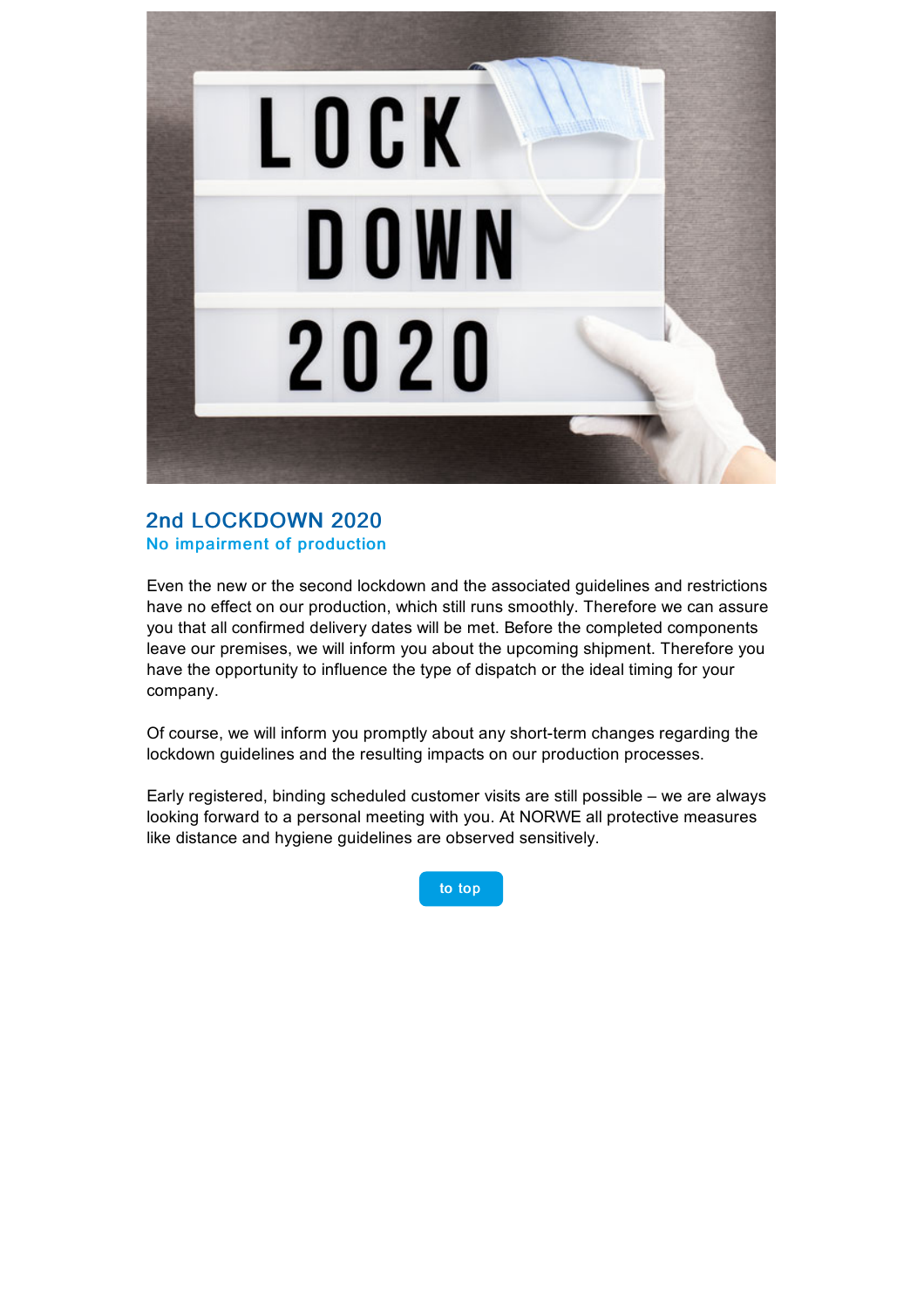<span id="page-4-0"></span>

Re-Certifications Always ahead in terms of quality and environment

NORWE already successfully completed the recertifications according to

### DIN EN ISO 9001:2015 for quality and DIN EN ISO 14001:2015 for environment.

Therefore NORWE, one of the world's leading coilformer and component manufacturers from Bergneustadt, is again one of the first companies which have been tested according to the strict guidelines and which will receive the certification unrestricted and officially in December by means of certificates.

Thus, NORWE customers continue to benefit from the constant high NORWE Quality as all environmental concerns are observed strictly – the recipe for success for the maximal customer satisfaction – for further information click here: DIN EN ISO [9001:2015](https://taadea104.emailsys1a.net/c/177/3468311/0/0/0/151133/9d6ae3a073.html) – DIN EN ISO [14001:2015](https://taadea104.emailsys1a.net/c/177/3468311/0/0/0/151137/b2170837fc.html)

<span id="page-4-1"></span>

The United Nations Global Compact is the world´s largest and most important initiative for responsible company management. Based on the ten universal principles derived from four areas of human rights, labour, environment and anti-corruption, the aim is to pursue a vision of an inclusive sustainable economy.

Since January 2020, NORWE has officially signed up the UN Global Compact – a logical consequence, as especially environmental protection has been lived intensively and actively in our company in the past years  $-$  for further [information](https://taadea104.emailsys1a.net/c/177/3468311/0/0/0/151141/f4a1920d97.html) click here